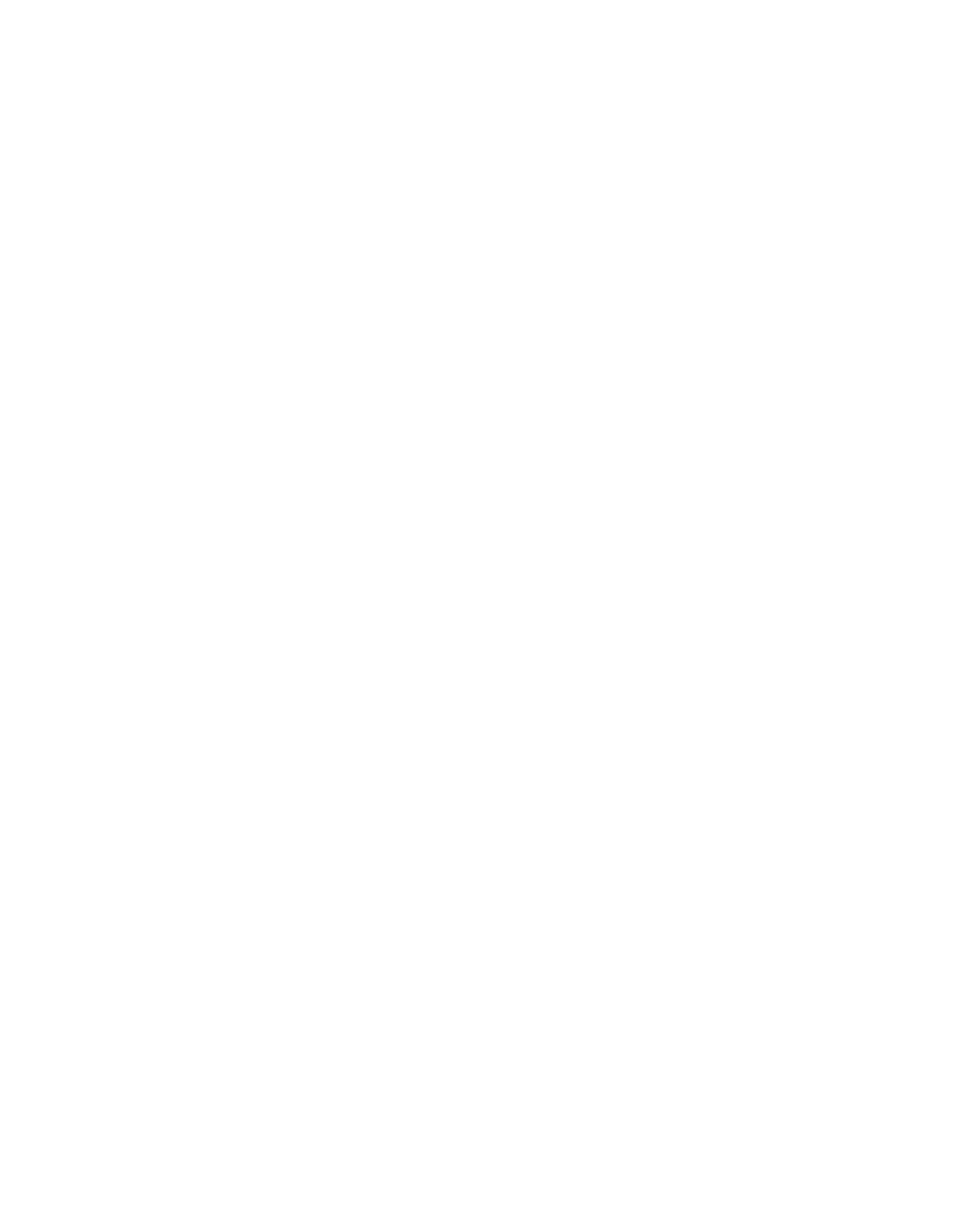When I use the term "social portraiture", I am referencing the art of capturing a social moment, with careful attention paid to elements such as emotion, personality, as well as a representation of the events that led up to that particular moment. While traditional portraiture has historically been represented in drawings, paintings, sculpture, photography, and other visual media, my studies will broaden that definition, incorporating both the visual elements of photography and the aural elements of radio as a method of telling stories and expressing ideas through a personal and revealing lens.

But what informs social portraiture? My experience has shown me that portraits are effective when they speak to both the informational and the social—showing, telling and inviting the imagination. Conversely, the "put your hand on your knee" and "tilt your chin a little up" type of portraiture (and the whole school of thought stemming from this approach) is of no interest to me. A posed or contrived portrait inevitably results in conceptual shallowness. To understand social portraiture, one also has to understand the context (personal, social, political) which led to a particular moment being captured.

Social portraiture draws from many schools of thought and is thus inherently interdisciplinary. I have narrowed down these disciplines to focus on the four which I see as being most relevant to the field; the areas of study which I will pursue through this concentration will be photography, radio, sociology and journalism. While journalism and fine-art are traditionally regarded as two separate areas of study, the mindset that my concentration will embrace blurs the lines between these fields: journalism is art, just as art is journalism—a good portrait is a personal interview, and a good personal interview is really a portrait. Through my education, I want to push the envelope by promoting critical thought with portraits and stories captured in image and voice.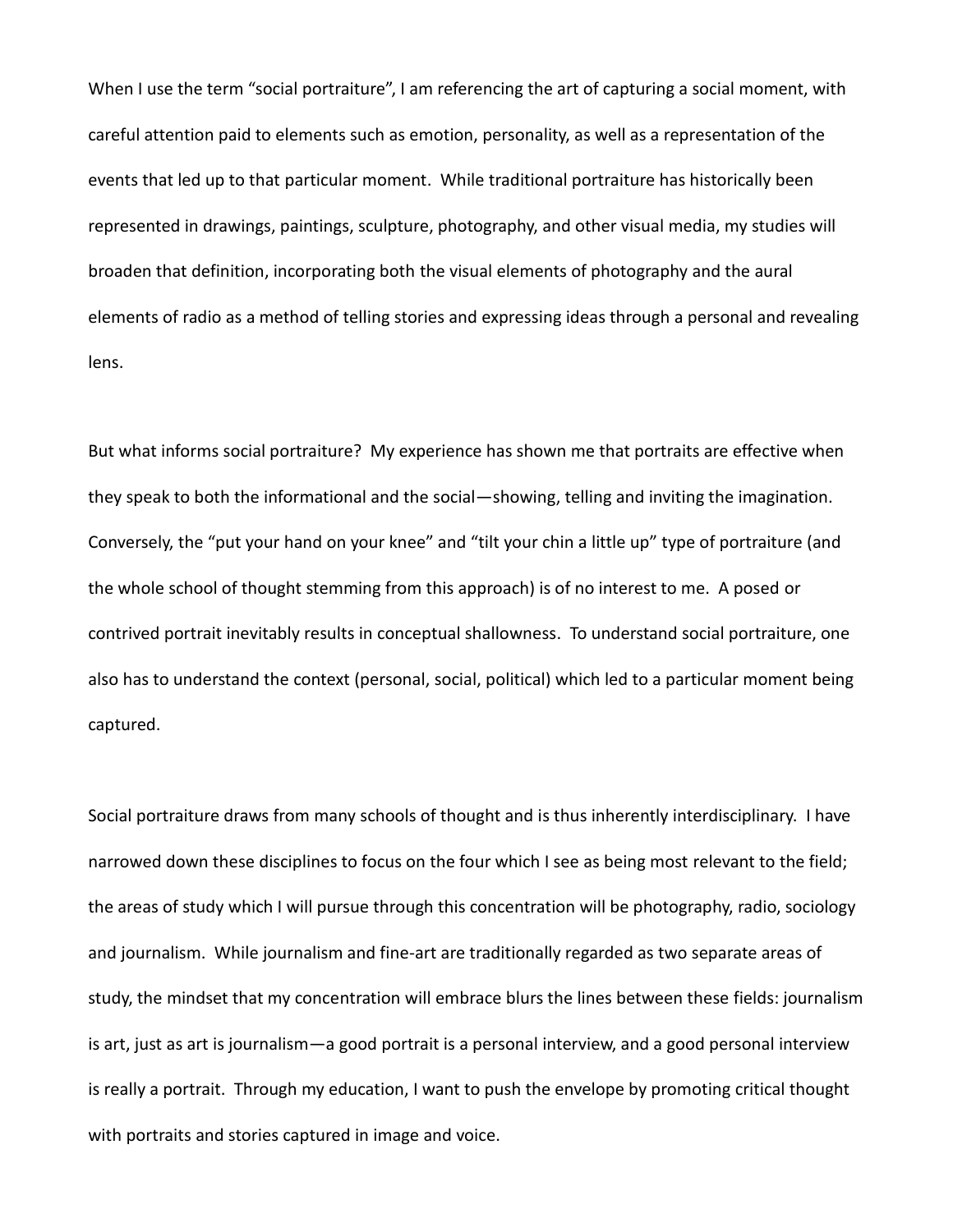When I speak of art, I don't refer to the art that often fills galleries—that is Art with a capital 'A', the stuff that makes you think of white gloves and martinis. The art that I refer to is the work that is much more inherent to all of us, whether it is stick figures or oil paintings. I find that works of art created by society's rebels, the downtrodden, and poor to be much more conceptually rich and accessible than the work of an artist who spends their days contemplating white paint on a white canvas. I want to learn how to create art that acts more as a communal asset than a talking piece for the wealthy.

#### **Photography**

Photography is my primary area of study. In the past three years of shooting, I've quickly matured my skills on the technical end of the discipline. Unfortunately, that came largely at the expense of conceptual merit and application. My goal now, through my Fairhaven education, is to build up the conceptual side of my work by studying other fields (such as sociology and journalism) which inform my particular niche—portraiture. I will continue my study of photography to further my knowledge in the field through study of influential photographers of the past, trends for the photographic future, and lots of applied photography. Photographers who I draw inspiration from are the ones who mastered the careful balancing act of emotion and information to create portraits which strike a chord with me: Richard Avedon, William Eggleston, Nadav Kander, Milton Rogovin, and Les Krims.

#### **Radio/Audio**

As far as the history of the media goes, radio has certainly been a highly influential medium for both hard news and more artistic endeavors, and it is a medium which is likely to stay relevant for many more years. Through my concentration, I will continue my studies of radio through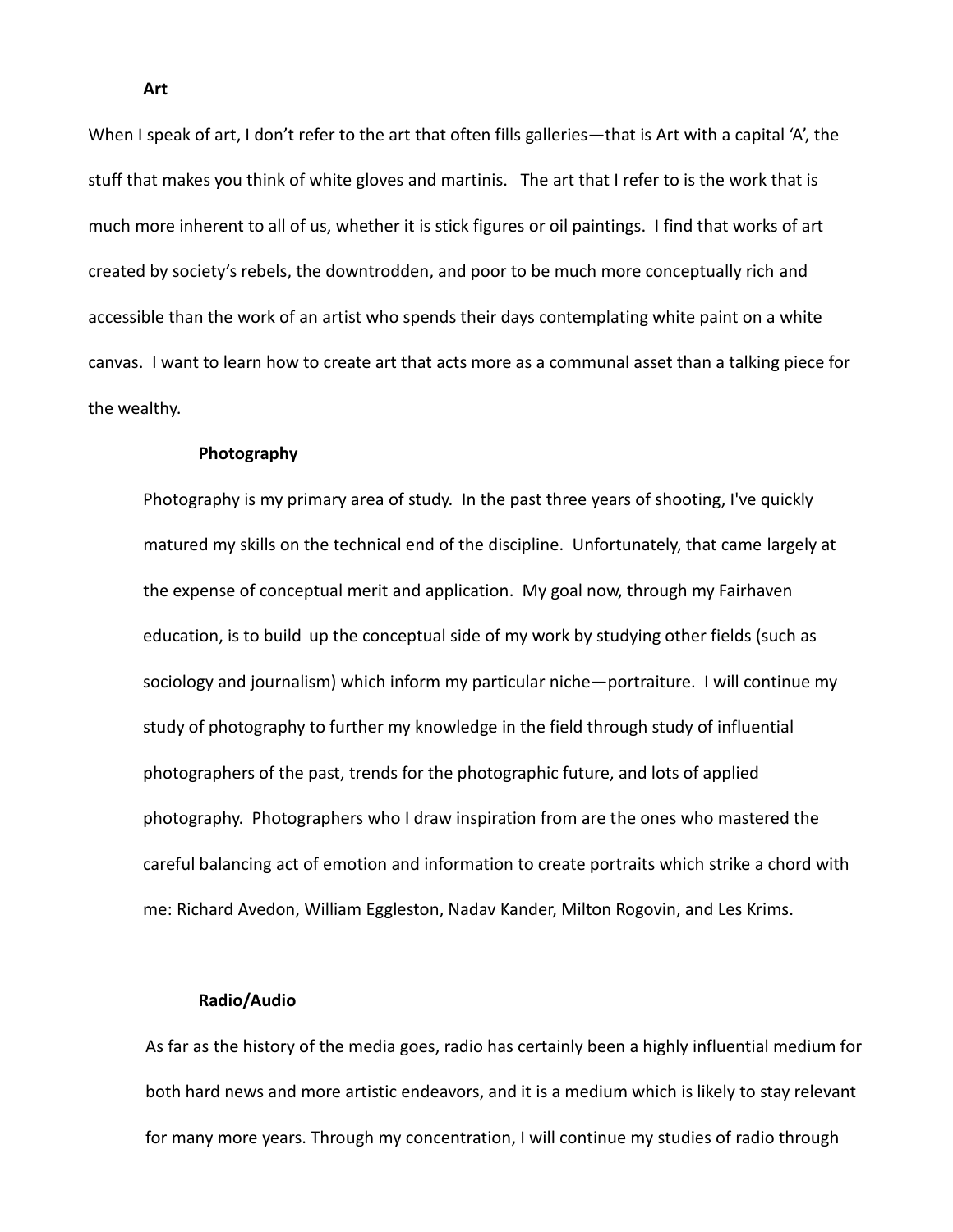mostly unaccredited, but very hands-on experience, starting by acting in my junior year as the News and Public Affairs Director for KUGS-FM, Western Washington University's radio station. My particular interest in radio is in the non-commercial and public sector. Through my previous work at Northwest Public Radio and KUGS I have gained perspective that makes me seriously consider it as a career path. The radio that has influenced my work has been largely dominated by documentary and feature work of Edward R Murrow, Tom Ashbrook, Scott Carrier, and Ira Glass.

#### **Social Science**

Educating myself in the social sciences will help me to build a strong informational foundation for the understanding of the elements of social control, the effects of bias and prejudice, and the basis of the societal norms that dictate human interaction, public policy, and everything in-between. Learning both the practical and the technical aspects of the social sciences (especially sociology) will give me the backbone of information essential to the other, more vocational and communicative aspects which are essential to social portraiture.

#### **Journalism**

Journalism is both a practice of fact gathering and presentation—it is the glue that binds a story together. Journalism also provides a set of standards and ethics which can be observed when investigating and documenting a matter of interest. While radio and photography have historically been linked with journalism, how will I use *my* skills in these areas to show stories (both on macro and micro levels) in a light that has perhaps not been seen before? My study of journalism will explore this question and give me a toolset to use in a both presentational and investigative fashion.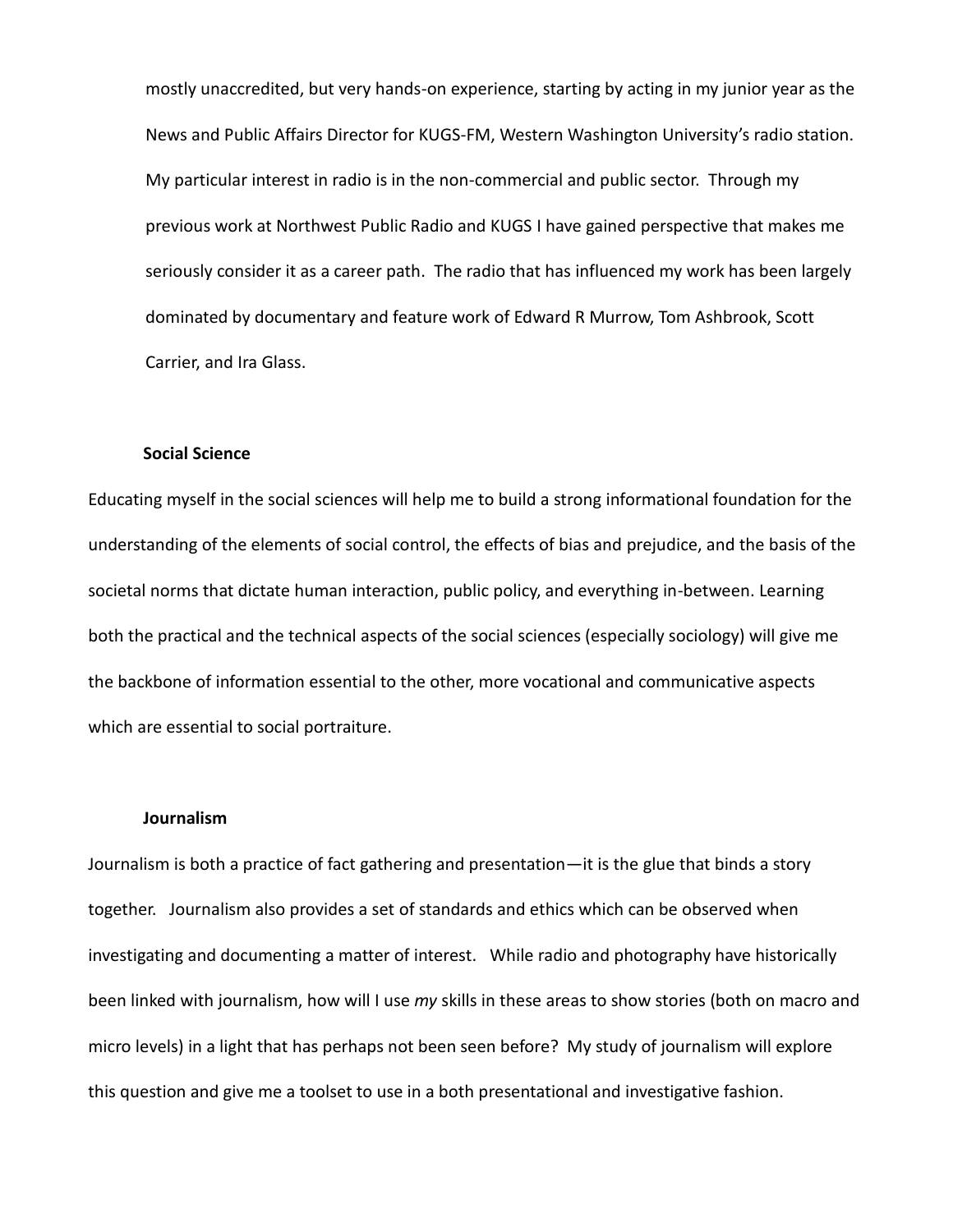#### **Courses**

My studies will focus in the arts and social sciences, but will also contain courses designed to further my journalistic skills, such as The Art of the Interview and Photojournalism. Non-credited experience will also be an essential part of my aural education: working for KUGS as the News and Public Affairs Director will further my radio studies, as will continuing my work with the public radio service in my hometown. Visually, I will continue my studies with the photography program in Western's art department, by taking courses like the Advanced Photography Seminar, which will strengthen the skills needed to function as a professional in the art field. I am also excited to take an Independent Study Project called Portraiture without People, in which I will capture portraits by removing the physical human from frame to focus on their time and place. My study of the social sciences will be highlighted by a class called Death and Dying offered at Fairhaven which will give me more perspective towards a largely hushed topic that every society has to cope with.

#### **Senior Project**

I am looking forward to the senior project as an opportunity to group all of my topics of interest into a single, yet expansive, project.

My project is going to be a collection of photographs and interviews of people that I find in Bellingham's community. Specifically, I'll be finding people with stories, stories that have given them eccentric worldviews. While people from every social group have these stories, I'll be focusing my attention on populations who deviate from societal norms: addicts, zealots, criminals, transients and others. I will conduct the interviews and portrait sessions with the intent of creating social portraiture at its finest—by attempting to capture the subject in the most intimate manner possible.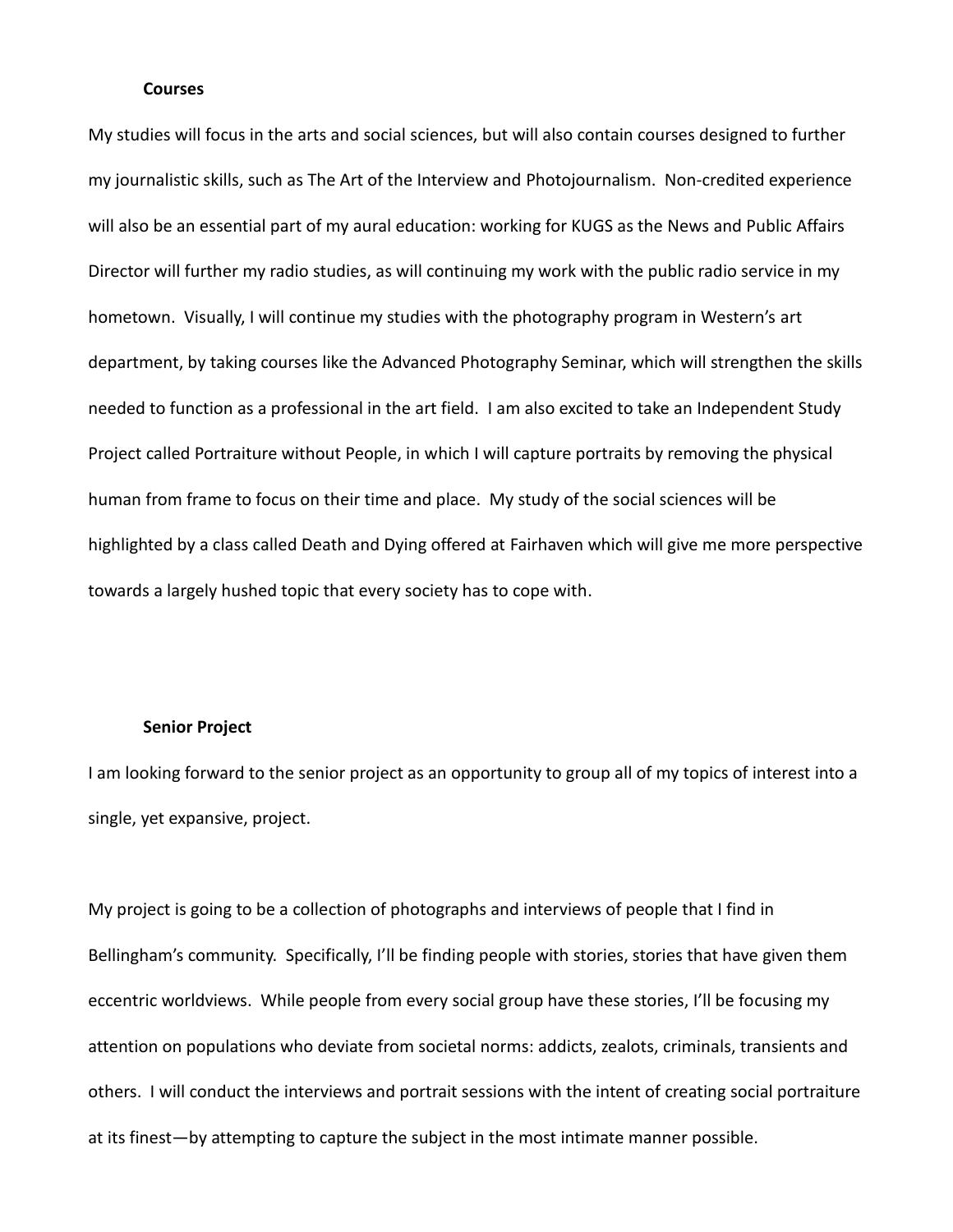While I would consider the project to be a performance art piece, the presentation of it will be far removed from galleries—I plan on packaging the interviews (along with small photo prints) into cassette tapes and distributing them to strangers in the Bellingham community. My hope is to promote critical reflection for myself, the subjects, and the people whom I give the final product to.

#### **Conclusion**

Primarily, my educational goal is to learn as much as possible about the social sciences, so that I have a large pool of knowledge from which I will inform my work with audio and visual. However, my secondary goal with education is to create a degree which gives me a set of tools relevant to the ever changing job market. The job market that I will be entering postgraduate will look vastly different from archetypes seen in journalism and art during my parent's generation. It becomes increasingly clear that members of my generation will need skills in many disciplines and learn to connect bridges between them. The recent proliferation of the internet has started the ball rolling for the restructuring of a media culture that focuses more on communication than commercials. While the prospect of a coup d'etat in the power structure of the media seems uncomfortable (perhaps even scary) at first, opportunities for the decentralization and decommercialization of the media are knocking at the door.

Art will be my vehicle, sociology my informant, journalism will be the nuts and bolts that bind the two, and radio and photography will be the application of it all. And, if all goes well, that application will be greater than the sum of these parts.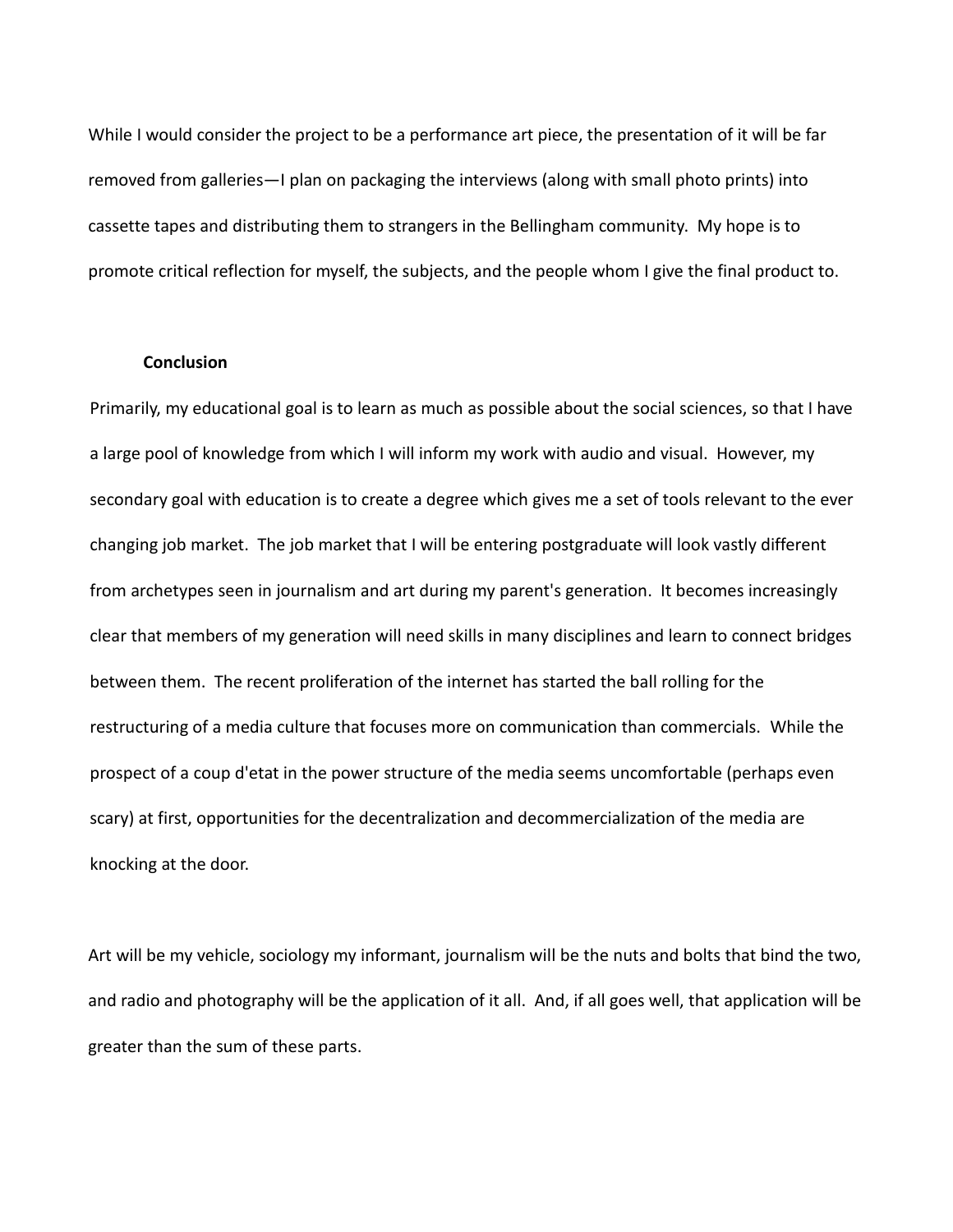# *Jeff Emtman, John Feodorov* Art-Social Science-Journalism

| Institution           | Course #                       | <b>Course Title</b>                                                 | Period           | Credit | Grade     |
|-----------------------|--------------------------------|---------------------------------------------------------------------|------------------|--------|-----------|
| Art                   |                                |                                                                     |                  |        |           |
| Completed             |                                |                                                                     |                  |        |           |
| <b>WWU</b>            | <b>FAIR300</b>                 | ISP Wide Angle Portraiture                                          | Winter 2008      | 3      | $\sf S$   |
| WWU                   | FAIR352Y                       | <b>Visual Arts Workshop</b>                                         | Winter 2008      | 4      | S         |
| WWU                   | <b>ART390</b>                  | Photography II                                                      | Spring 2008      | 5      | B         |
| WWU                   | FAIR453V                       | New Media Workshop                                                  | Spring 2008      | 4      | $\sf S$   |
| WWU                   | <b>FAIR300</b>                 | ISP Studio Photography                                              | <b>Fall 2008</b> | 5      | $\sf S$   |
| WWU                   | <b>ART390</b>                  | Photography II                                                      | Winter 2009      | 5      | A-        |
| To Be Completed       |                                |                                                                     |                  |        |           |
| WWU                   | <b>ART391</b>                  | Color Photography                                                   | Spring2009       | 5      |           |
| WWU                   | <b>ART495</b>                  | <b>Professional Practices</b>                                       | Spring2011       | 5      |           |
| WWU                   | <b>FAIR300</b>                 | <b>ISP Photography Book</b>                                         | <b>TBD</b>       | 4      |           |
| WWU                   | FAIR336V                       | Art In Popular Culture                                              | Spring2010       | 3      |           |
| WWU                   | <b>FAIR400</b>                 | ISP Portraiture without People                                      | <b>TBD</b>       | 5      |           |
|                       |                                |                                                                     | <b>Subtotal</b>  | 48     |           |
|                       | <b>Non-Credited Experience</b> |                                                                     |                  |        |           |
|                       |                                | 3 years of freelance commercial, fine art, and portrait photography |                  |        |           |
|                       |                                | Public Affairs Correspondent and Music DJ for KUGS-FM 89.3          |                  |        |           |
| <b>Social Science</b> |                                |                                                                     |                  |        |           |
| Completed             |                                |                                                                     |                  |        |           |
| WWU                   | <b>FAIR201</b>                 | Social Relationships/Responsibil                                    | <b>Fall 2007</b> | 5      | S         |
| WWU                   | <b>PSY220</b>                  | <b>Behavioral Neuroscience</b>                                      | <b>Fall 2008</b> | 5      | <b>B-</b> |
| WWU                   | FAIR336B                       | <b>Political Psychology</b>                                         | Winter 2009      | 4      | S         |
| To Be Completed       |                                |                                                                     |                  |        |           |
| WWU                   | SOC251                         | Sociology of Deviant Behavior                                       | Spring 2009      | 5      |           |
| <b>WWU</b>            | FAIR343R                       | Death and Dying                                                     | <b>Fall 2009</b> | 5      |           |
|                       | Three of the Following Five:   |                                                                     |                  |        |           |
| WWU                   | SOC333                         | Aging In America                                                    | <b>TBD</b>       | 5      |           |
| <b>WWU</b>            | SOC338                         | Sociology of Sexual Behavior                                        | <b>TBD</b>       | 5      |           |
| WWU                   | <b>SOC 352</b>                 | Criminology                                                         | <b>TBD</b>       | 5      |           |
| WWU                   | SOC260                         | The Family in Society                                               | <b>TBD</b>       | 5      |           |
| WWU                   | SOC397V                        | <b>Visual Sociology</b>                                             | <b>TBD</b>       | 5      |           |

**Subtotal 39**

Non-Credited Experience